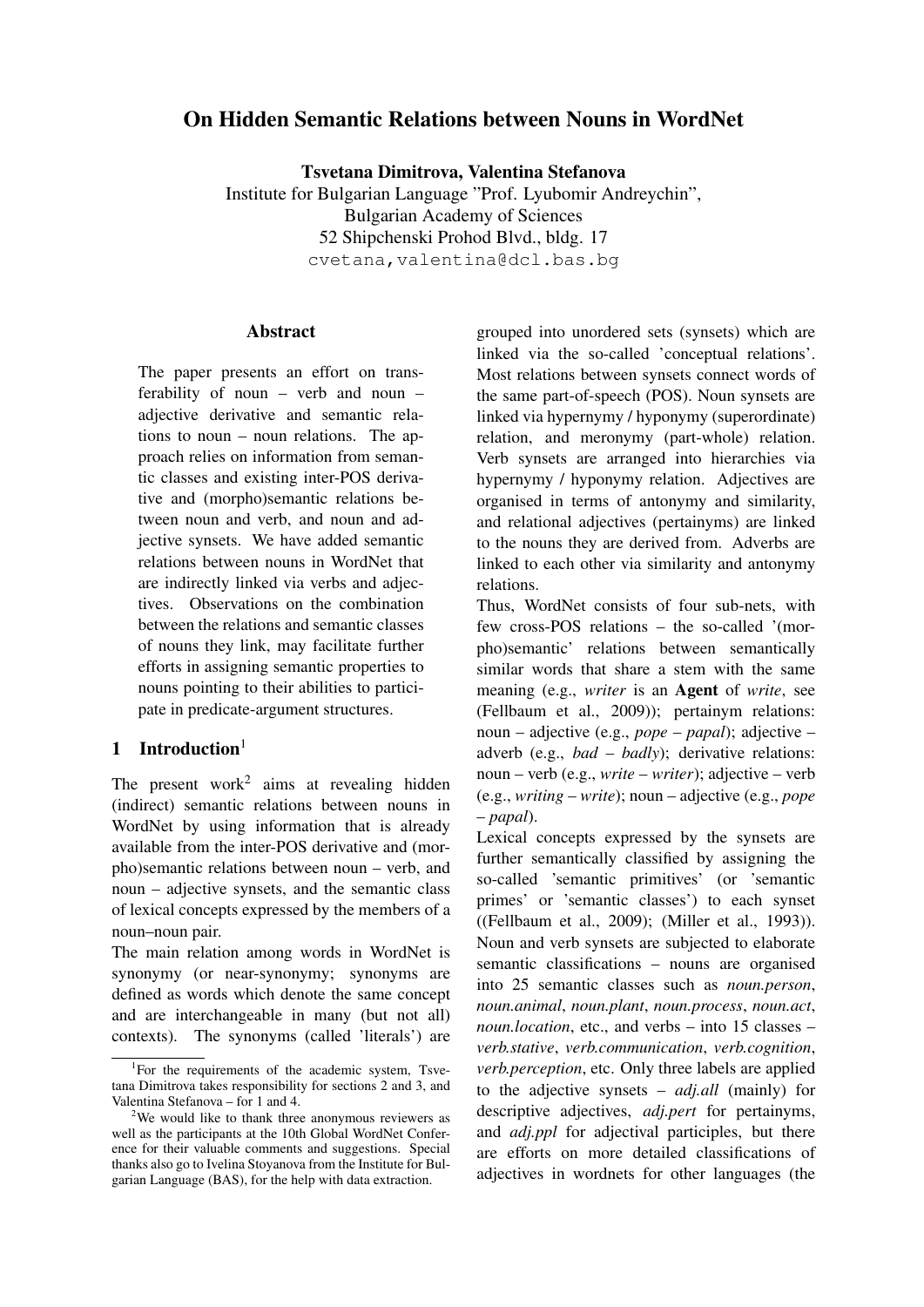WordNet for German (GermaNet), see (Hamp and Feldeg, 1997); WordNet for Russian (RussNet), see (Azarova and Sinopalnikova, 2004); the Polish WordNet (plWordNet), see (Maziarz et al., 1997); and the Bulgarian wordnet (BulNet), see (Stefanova and Dimitrova, 2017), (Dimitrova and Stefanova, 2018).

## 2 Nouns in WordNet

Nouns in WordNet are organised within the superordinate / subordinate (hypernymy / hyponymy) hierarchy. The hierarchical semantic organisation is limited in depth, and distinguishing features are added to create lexical inheritance system where each word inherits the distinguishing features (attributes (modification), parts (meronymy), functions (predication) from its superordinates ((Miller 1990, 1990)). An example would be  $\{\text{diarist:1}\}$   $[10011486-n]^3$ , which, as a hyponym of {writer:2} [10801291n], is classified as *noun.person* and could be an Agent of the verb synsets {write:1} [00993014 v], {write:3} [01007027-v], *write:4* [01031966 v], and {write:5} [01691057-v] just like its hypernym.

Nouns are further related to verb synsets via derivative and/or (morpho)semantic relations – (morpho)semantic relations are applied to derivationally related noun – verb pairs, but not vice versa – not every derivationally related pair is (morpho)semantically linked, and to adjectives – via derivative and pertainym relations (pertainym relations are usually applied to *adj.pert* adjectives, and nouns and adjectives are derivationally linked but not every derivationally linked pair noun – adjective is in pertainym relation).

Some nouns linked via a verb have an explicit link through hypernym/hyponym relation: (1) they can be two hyponyms of the same hypernym, e.g., the nouns {exhibition:1} [eng-30-00522145-n] and {exposure:3} [eng-30-00522537-n] are derivationally linked via the verb {expose:9; exhibit:3}  $[eng-30-02140033-v]$ , and are co-hyponyms of the noun synset {presentation:1; demonstration:1}

[eng-30-00521562-n]; (2) One can be a hyponym of the other, as with {relish:2; flavour:2} [eng- $30-05715864-n$ ] which is a hyponym of {taste:9; taste sensation:1; taste perception:1} [eng-30- 05715283-n], and the two are derivationally and morphosemantically (as **Event**) related to  $\{t$ aste:6; savor:4; savour:4} [eng-30-02194286-v]).

In the next section 2., we will discuss the relations between these nouns by taking into account the semantic class of the nouns and the 'linking verb', and the (morpho)semantic relations between the two (if available).

# 3 Nouns linked via verb synsets

In WordNet, verb and noun synsets are related via derivative and (morpho)semantic relations that link semantically similar verbs and nouns that share a stem with the same meaning. Verbs impose selectional restrictions on the entities selected for their argument positions, particularly on characteristics of the nouns taking specific semantic roles. For example, the Agent of cognitive verbs is expected to be animate and human (but not animal) while that of consumption verbs is animate but can be both human and animal. Selectional restrictions also apply to complements – for example, motion verbs may have as their Instrument nouns referring to vehicles and artifacts while their Location or Direction complement can be location, object or artifact.

Previous studies have further differentiated nouns which are linked via (morpho)semantic relations to different verb classes. (Paiva et al., 2014) and (Real and Rademaker, 2015) offer extension of the classification of deverbal nominals in Portuguese drawing upon work on Portuguese nominalisations (Real, 2014) where eight possible classes of eventive nominalisation have been proposed: action of, result of, physical result of, iteration of the act of, resulting state from, abstract result of, locative, collectivisation of.

In previous work on the Bulgarian wordnet, (morpho)semantic relations Agent and Undergoer were subdivided by taking into account the information about: verb and noun semantic classes, sentence frames encoding predicate-argument structure of the simple sentences that verbs can form, and noun suffixes, to formulate additional (morpho)semantic relations, such as Experiencer, Actor, Recipient ((Dimitrova, 2018)). (Leseva et al., 2018) have proposed subcategorisation

<sup>&</sup>lt;sup>3</sup>Throughout the paper, the numbers of the literals follow those applied in the database used by the viewer Hydra available at: http://dcl.bas.bg/bulnet/. We do not give all literals and definitions due to space limitation but only ids of synsets acc. to PWN 3.0 – in square brackets, with POS marked at the end. There may be changes to semantic classes and (morpho)semantic relations between the PWN and the version on http://dcl.bas.bg/bulnet/, for detail see (Leseva et al., 2015).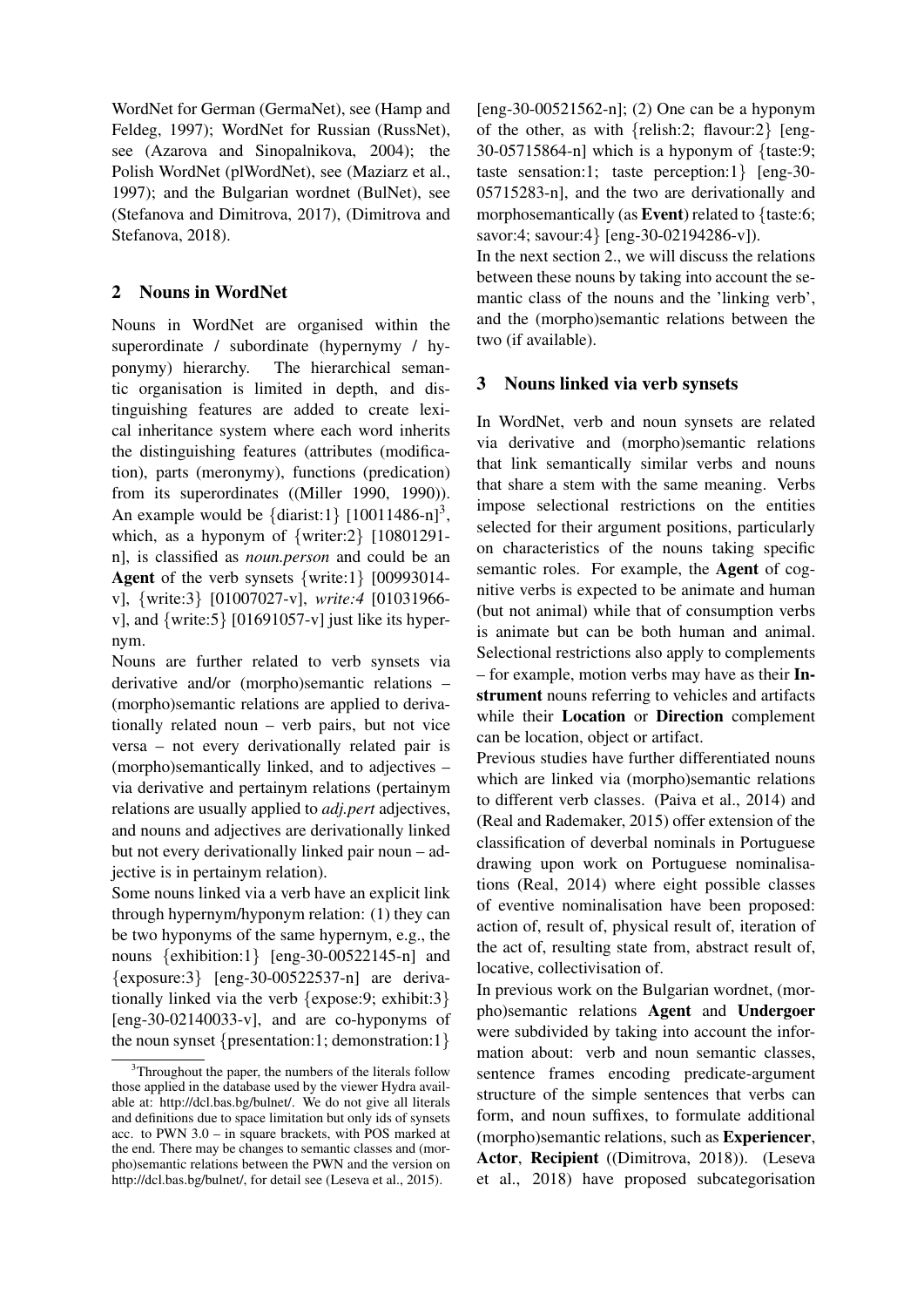of nouns by taking into account information from WordNet, VerbNet, and FrameNet, which resulted in formulating subcategories such as: Agent communicator, Agent effector, Agent experiencer, Agent undergoer, Artifact\_undergoer, etc.

Our proposal on introducing noun – noun semantic relations is based on the assumption that selectional restrictions are imposed not only by verbs but also by nouns derived from verbs such as nominalisations (e.g., *writing*), agentive nouns (e.g., *writer*), resultative nouns (e.g., *written*), etc. They are related to the source verb (e.g., *write*) not only via (morpho)semantic but also via derivative relations. We additionally take into account the relations between the semantic classes of the nouns linked through derivative relations via verb synsets.

Some – but not all – derivationally linked nouns are linked also via (morpho)semantic relations, as in (1) where  $\{writing:2\}$  and  $\{writer:1\}$  are Event and Agent, respectively, of {write:7}. Other derivationally related nouns, however, such as {pen:3} below, are only derivationally (but not (morpho)semantically) linked:

Ex.

{write:7; compose:3; pen:1} [01698271-v] *verb.creation* 'produce a literary work'

has Event: {writing:2; authorship:2; penning:1} [00929718-n] *noun.act*

has Agent: {writer:1; author:3} [10794014-n] *noun.person*

derivative: {pen:3} [03906997-n] *noun.artifact*

We assume that in many cases, the (morpho)semantic relations between the nouns may reflect the (morpho)semantic relations between the respective nouns and the verb, i.e., {writing:2} is an event nominal which has an Agent {writer:1}. This assumption, however sketchy, can be tentatively extended to other derivationally related nouns; thus, we can add a semantic relation Instrument to {pen:3}, which can be additionally related as an Instrument for {writing:2; penning:1} and an Instrument of {writer:1}:

Ex.:

{writing:2; authorship:2; penning:1} *noun.act* has Agent: {writer:1; author:3} *noun.person* has Instrument: {pen:3} *noun.artifact*

{writer:1; author:3} *noun.person* has Instrument: {pen:3} *noun.artifact*

Some noun synsets have been already linked via hypernym/hyponym relations, f.ex.  $\{square\}$  is hyponym of  $\{waste: 5\}$ wastefulness:1}, and {wastrel:1; waster:2} *is hyponym of* {prodigal:2; profligate:3; squanderer:1}, and all of them are linked to the verb {consume:4; squander:1; waste:6}. Thus, the relation between them is overtly exposed though it can be categorised further.

In the following section, we propose a set of semantic relations that can be applied to the noun – noun pairs<sup>4</sup>

## 3.1 Noun – noun relations through verbs

As already stated, noun synsets that are derivationally related to a verb synset, can be linked through semantic relations that mirror (or are inherited from) the (morpho)semantic relations between noun and verb synsets on the basis of the assumption that a deverbal noun may inherit the argument structure of the source verb. Some noun – verb relations in WordNet are derivative only, but (morpho)semantic ones can be additionally formulated (see (Stoyanova et al., 2013).

Nouns of all semantic classes can be derivationally related to verbs, as in: cook: cooking (*noun.act*) is done by using a cooker (*noun.artifact*) as an Instrument by a cook (*noun.person*) as an Agent; toast: toasting (*noun.act*) is done by using a toaster (*noun.artifact*) as an Instrument to produce a toast (*noun.food*) as a Result. Further, a cook (*noun.person*) uses a cooker (*noun.artifact*) as an Instrument for cooking (*noun.act*); a toaster (*noun.artifact*) produces a toast (*noun.food*) as a Result when toasting (*noun.act*); etc. We have formulated a number of noun – noun relations, some of which such as Agent, Instrument, Result, Property, Location, mirror or are inherited from noun – verb (morpho)semantic relations; in some cases the type of relation was changed (Event can become Result) or additionally specified as with Resulting State. There are also newly formulated relations such as Actor, Causator, Patient, Possessor, Experiencer, Cause, Time, etc. Relations are inverse, asymmetric and intransitive, e.g., is Agent of / has Agent; is Subevent of / has Subevent, etc.

The new relations assigned to nouns, may allow us to further assign semantic subclasses (re-

<sup>&</sup>lt;sup>4</sup>The set is to be extended further but for now we cover only the main relations.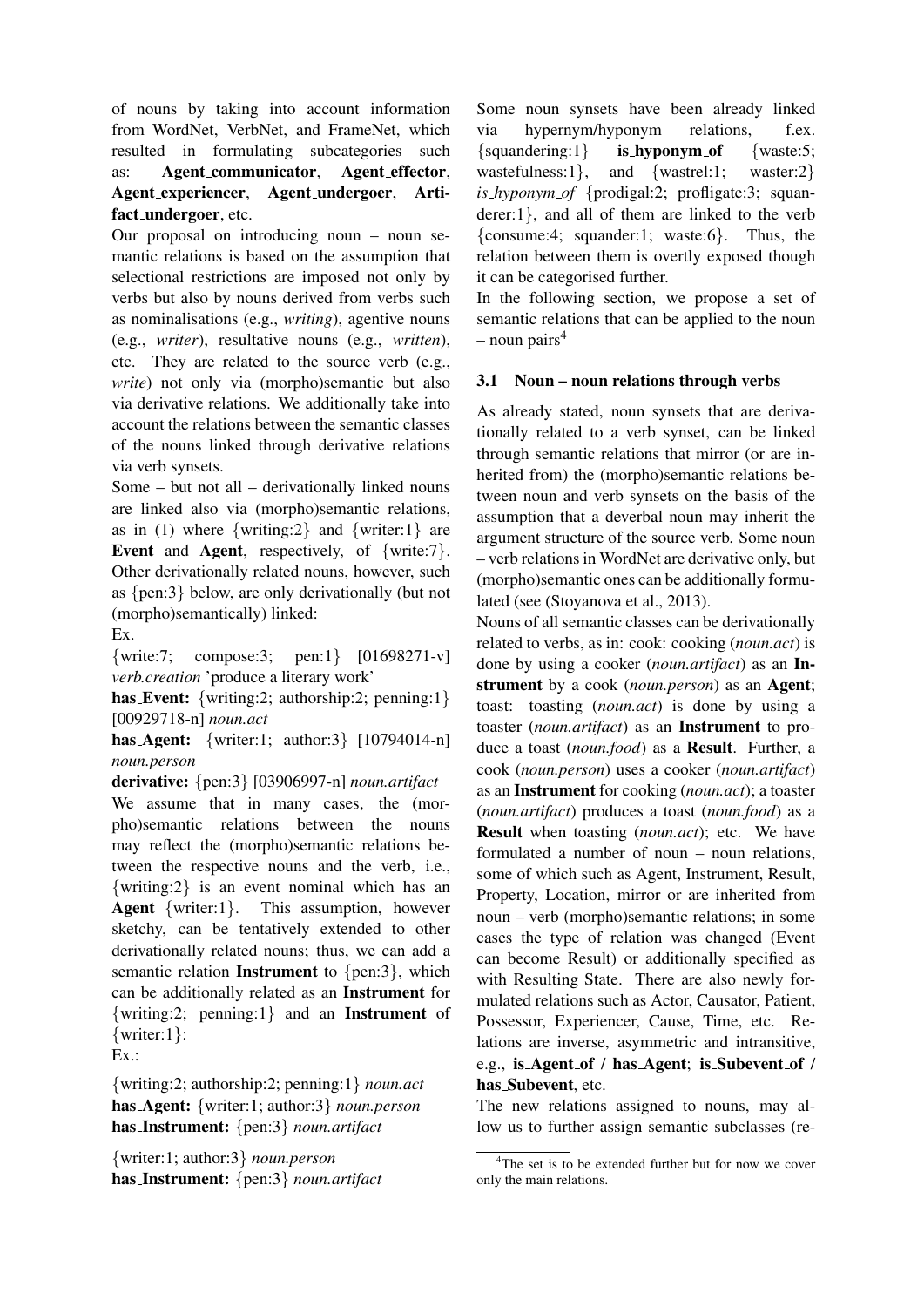flecting their properties) to the nouns at hand. Thus, if a noun classified as *noun.person* is related via Experiencer relation, we may assume that it lacks properties like agentivity and control. Moreover, these properties would restrict the noun's properties that enable its participation in certain predicate-argument structures (if a noun is classified as *noun.object* or noun.artifact and is linked to other noun(s) via a Location relation, we may assume that it may also participate in Location relations with other verbs selecting a Location relation.

#### 3.1.1 Noun – noun relations: an overview

We have manually assigned<sup>5</sup> the semantic relations to 2,303 noun – noun pairs.

#### Persons

A noun labeled as *noun.person* can express a variety of relations to verbs and deverbal nouns such as Agent, Causator, Experiencer, Recipient, etc. Other semantic classes here are *noun.group* and *noun.animal*.

The **Agent** relation  $(513)^6$  is inherited from noun – verb relations and links nouns mostly classified as *noun.person* related via verbs of semantic classes such as *verb.creation*, *verb.motion*, *verb.change*, *verb.competition*. Nouns classified as *noun.person* have conscious and active referents, while the other noun in the pair refers to explicitly active predicates such as *noun.act*, *noun.event*, *noun.process*, *noun.communication*.

Ex.:  $\{\text{etcher:1}\}\$  [10064977-n] is Agent of {etching:1} [00938791-n].

The Actor relation (174) links a noun which cannot be considered an active participant in the situation but refers to an entity who has abilities to perform the action referred to by the other noun (*noun.animal*s linked to verbs via Agent relation are marked as **Actors**). Ex.:  $\{\text{inhabitant:1}\}\$  $[09620078-n]$  is Actor of  ${\text{inhabitation:1}}$  $[01054545-n]$ .

In the Causator relation (34), the other noun refers to a resultative phenomenon such as *noun.event*, *noun.phenomenon*, *noun.motive*, etc.

Ex.: {bell ringer:3; ringer:4} [10714851-n] is Causator of {ring:12; ringing:3} [07391863 n].

Three relations are labeled according to a semantic role differentiated on the basis of the verb class, (morpho)semantic relations and the class of the other noun in a pair. The Experiencer relation (98) holds between a *noun.person* and a noun classified mostly as noun.feeling or *noun.state* via *verb.emotion*, *verb.perception*, *verb.body*.

Ex.:  $\{lower:1\}$  [09622302-n] is Experiencer of {love:8} [07543288-n]

Nouns that are linked via Patient relation (85) are related to the verb via an Undergoer relation and can be *noun.person* or *noun.animal*, and the other noun in the pair is *noun.feeling*, *noun.possession*, *noun.cognition*, etc.

Ex.: {beloved:2: love:9} [09849598-n] is Patient of {love:8} [07543288-n].

The Recipient relation (17) holds between a noun related to the verb via an Agent relation, and a noun labeled as *noun.food*, *noun.competition*, *noun.possession*, *noun.communication*, *noun.artifact*, etc., as in: {luncher:1} [10277132 n] **is Recipient of** {lunch:3; luncheon:1} [07575076-n].

The **Possessor** relation (17) involves a noun labeled *noun.attribute*, and more rarely a *noun.possession*, as in: {economiser:1}  $[10044470-n]$  is Possessor of  $\{e \text{conomy:} 2\}$ [05644727-n].

In a previous effort ((Dimitrova, 2018)), (morpho)semantic relations Agent and Undergoer were subdivided to formulate additional (morpho)semantic relations between nouns and verbs such as Experiencer, Actor, Recipient to be applied to the Bulgarian wordnet. Inthere, the relation Experiencer surpasses the relation Agent with two verb classes – *verb.perception* and *verb.emotion*. However, observations on the data about noun – noun relations show that if a *noun.person* is related to *noun.feeling* and *noun.state*, it is most likely to be Experiencer (53) or Causator (21) especially if linked via *verb.emotion* and *verb.body*. If a *noun.person* is linked to *noun.state*, it can be also Patient, Possessor, and Actor (e.g.,  $\{\text{suspect:6}\}\$  [10681383-n] **is Patient of** {suspicion:4} [13982839-n].

The Agent relation, however, still holds between *noun.person* and *noun.act* disregarding the class of the verb: a *noun.person* which is linked to a *noun.act* via *verb.cognition* is most likely to be Agent as referring to a person in professional function.

<sup>&</sup>lt;sup>5</sup>For the resource, see: https://dcl.bas.bg/semantichnimrezhi/ , with any further additions and changes.

<sup>&</sup>lt;sup>6</sup>Due to space limitation, only the total number of relations added is given in brackets here.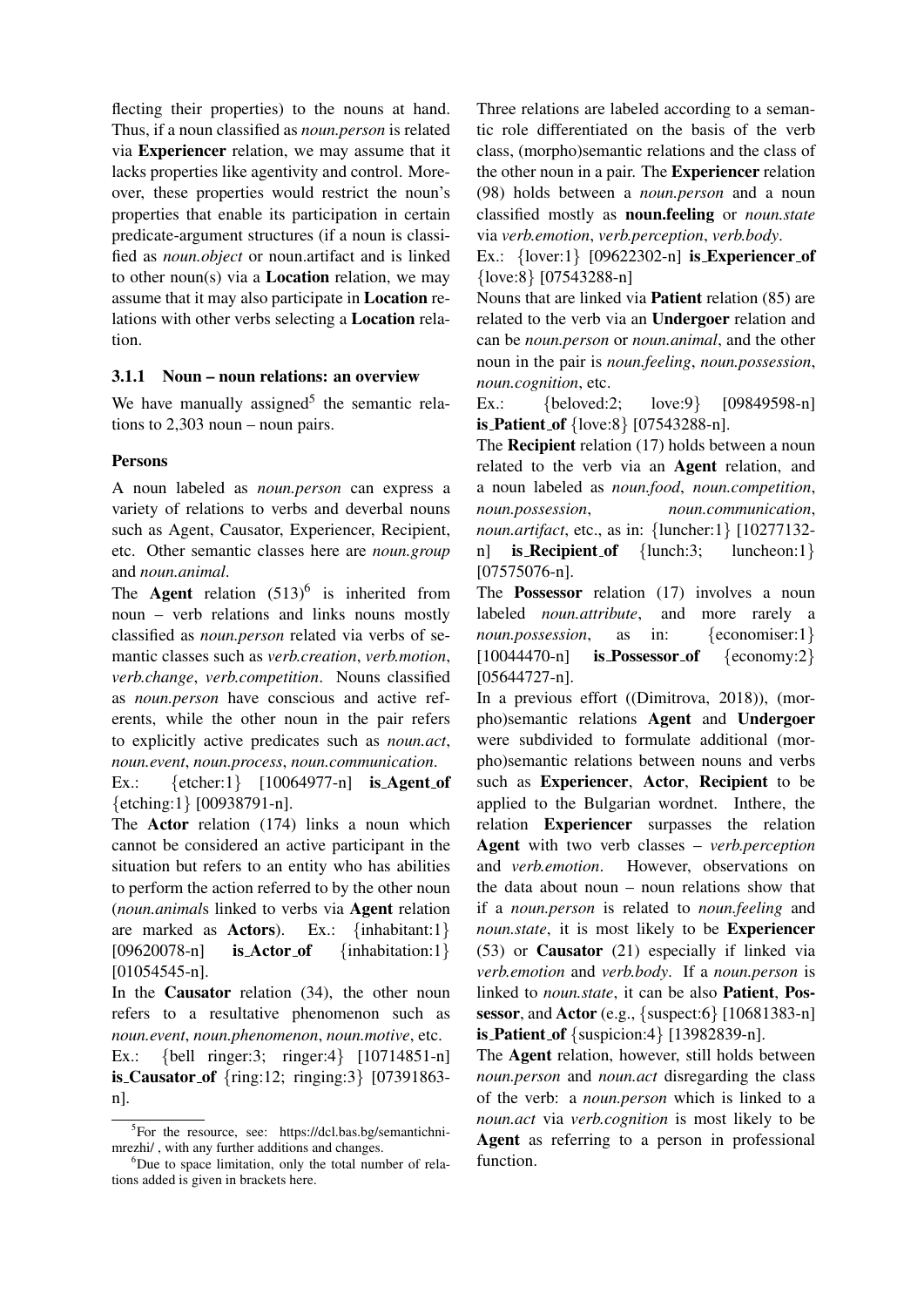A noun labeled as *noun.person* is most likely a Possessor or a Recipient in relation to *noun.possession* (esp. when linked via *verb.possession*).

Thus, one may assume that if a *noun.person* is related to other nouns of classes such as *noun.feeling* and *noun.state* via Experiencer relation, it may lack properties such as agentivity and control (a sleeper may snore (just like a snorer) but cannot read or drive a car).

In addition, there are nouns classified as *noun.group* which are linked via Agent or Patient relation, as in: {mover:1; moving company:1}  $[08478482-n]$  is Agent of  ${$  move:16} [01850315-v]. Here, we may assume that the group and/or its members have properties characteristic of a person.

## Artifacts

A *noun.artifact* refers to non-animate nouns and is linked with Instrument (166) relation to nouns of all other classes but mostly predicative ones, as in:

Ex.:  $\{$ printer:2\} [-04004767-n] is Instrument of {printing:4; printing process:1} [06677302-n]

{machinist:1; mechanic:3} [10279018-n] has Instrument {machine:4} [03699975-n]

The *noun.artifact* is usually linked to the verb synset via *Instrument* or *Means* (morpho)semantic relations.

*noun.artifact* can be also Result of a *noun.act*, as in:

excavation:3 [03302121-n] is Result of *excavation:2; digging:1* [00941974-n]

Another relation that can link a *noun.artifact* and a *noun.act* is Theme (306) as in:

 ${piece:9}$  [03932203-n] is Theme of {patching:1} [00267349-n]

The Theme relation often links non-animate nouns related to the verb via an Undergoer relation (and (*Uses*) which was subdivided into Theme and Patient depending on the characteristics of the noun's referent (a non-animate noun such as *noun.food*, *noun.plant*, etc. would be *Theme*, while animate and human nouns would be *Patient*), as in:

Ex.: {draft:12; tipple:2} [07883980-n] **is Theme of** { tippler:1; social drinker:1} [10712690-n]

{plant:1; flora:1} [00017222-n] is Theme of {planting:1} [00919513-n]

Most noun – noun pairs linked via Instrument

relation contain a noun classified as *noun.artifact* – these nouns are related to verbs via Instrument and Vehicle (morpho)semantic relations. Nouns classified as *noun.substance* are linked to verbs via Material and Uses relations. In these cases, a *noun.substance* refers to a man-made entity.

If a noun is classified as *noun.object* and is linked to *noun.act*, *noun.event* or *noun.state*, it may be Theme (21) and Result (25) but also **Location** (11) and **Uses** (9); if it is linked to *noun.act* and *noun.state* via the same verb, it is Result of *noun.act* and Theme of noun.state. One may also assume that *noun.artifact* can be argument of various predicates (a cooker can be an Instrument of cooking (but also, indirectly, of frying or boiling) but also a Location of putting, or a Theme of repair, or a Result of producing, etc.).

# Events

A noun – noun relation that is mostly inherited from the noun – verb relation is Result (219) which holds between a noun labeled as *noun.artifact*, *noun.food*, *noun.object*, etc. (linked to the verb synset via the (morpho)semantic relation Result) and a *noun.act*.

Ex.: {toast:3} [07686873-n] is Result of {toasting:1} 00246552-n

The subcategorised relation Resulting state (89) holds between a noun classified as *noun.state* or *noun.feeling* and nouns of various classes such as *noun.state*, *noun.feeling*, *noun.event* via *verb.perception*, *verb.emotion*, *verb.change*, *verb.body* classes.

Ex.: {disturbance:7; upset:17} [14403282-n] is Resulting state of  $\{upset:4\}$   $[00554850-n]$ 

The type of the relation can be changed, as in:  $\{\text{snap:23}\}$  [07394236-n] is Result of  $\{\text{snap:4}\}$  $[00344699-n]$  (the noun – verb relation was Event).

A new relation that encodes the relation between two predicative nouns is **Subevent**  $(144) - it$ mostly holds between a noun referring to the act as such and a noun which may refer to the beginning, the end or any moment in-between the starting and ending point. This relation often holds between *noun.act* and *noun.event*, with the former referring to an event within the act, and between *noun.process* and *noun.act* assuming that a process consists of a series of acts. An example here is:  $\{ \text{start:} 20 \}$  [07325190-n] is Subevent of {beginning:1; start:1} [00235435-n]. The as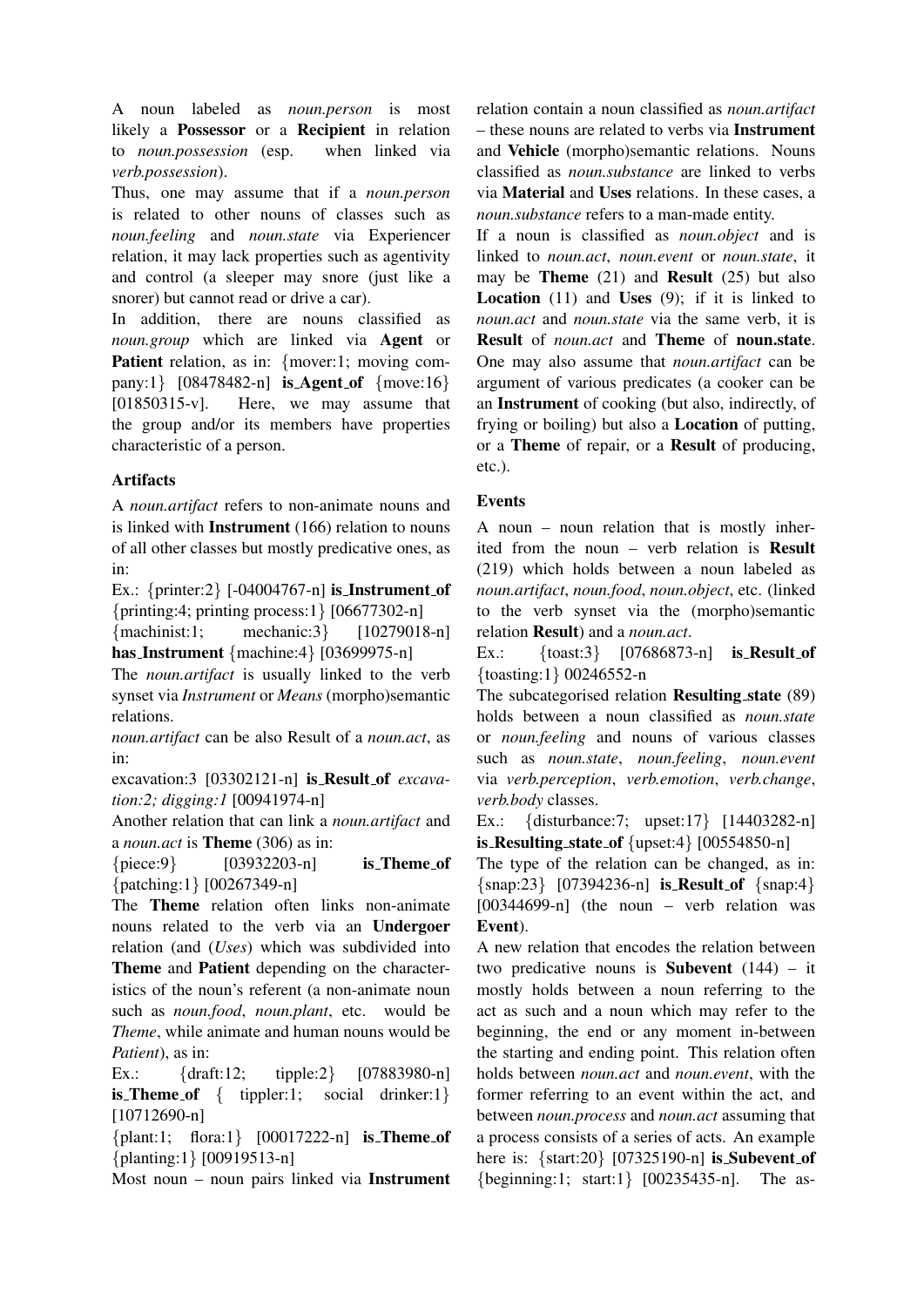sumption that the lexical inheritance condition is valid here, would mean that any Subevent may have **Agent** or **Instrument** of the main event, e.g., if {barrage:2; bombardment:3} [00987863-n] has Agent *blaster:1; chargeman:1* [09859557-n], and has Instrument {shell:12} [04190464-n], its Subevent *blast:15* [07408171-n] would inherit these relations, and any of the verbal predicates related to the verb  ${black:6; shell:4} [01135922-v]$ such as its hyponym {crump:2} [01136393-v] and its hypernym {bombard:3; bomb:1} [01131902 v], may select for arguments the nouns at hand (i.e., the person *blaster* as an Agent, the artifact *shell* as an Instrument, and the event *blast* as a Subevent).

### **Others**

The relation Location (121) links nouns classified as *noun.location*, *noun.object*, and *noun.artifact* with *noun.process*, *noun.act*, *noun.state* via *verb.stative*, *verb.motion*, *verb.body* through Location and Event (morpho)semantic relations:  $\{h$atchery:1\}$   $[08581299-n]$  is **Location for** {hatch:8; hatching:2} [13491464-n]

Nouns labeled *noun.object* or noun.artifact can be linked not only to verbs but to other noun(s) via Location relation prompting an assumption that the noun classified as *noun.artifact* may also participate in Location relations with other verbs selecting a Location relation (a person can be hospitalised in a hospital as a Location but can also live or dance (however unusual it may seem) in a hospital as a Location).

The relation Uses (176) holds between nouns that refer to all non-human and non-predicative referents such as *noun.substance*, *noun.artifact*, including *noun.animal*, as in: {hawker:1} [10076604-n] **Uses** {hawk:3} [01605630-n])

The relation Cause (63) holds between a *noun.phenomenon* or *noun.motive* and a *noun.act*, *noun.process*, *noun.event*, etc., as in: {soaker:2} [11502102-n] Causes {drenching:1; soaking:2} [00277811-n]

The relation **Property** (52) links a noun classified as *noun.attribute* to a noun of any other class, as in: {invalid:5; shut-in:3} [10214230-n] has **Property** {disability:1; disablement:1} [14548343-n], and this property may be characteristic of many other nouns of the same class (a chief executive can has a disability).

The relation Time (29) holds between a *noun.time* and a *noun.act*, *noun.process*, etc., as in: {period of play:1; play:52} [15256915-n] is Time for {playing:1} [00041188-n].

### 3.2 Case study

Here, we offer some observations on cooccurrence between the classes of nouns in a pair. We have manually assigned relations on noun – noun pairs linked via *verb.perception*, *verb.competition*, and *verb.consumption*. In Table 1, we give figures on *noun.person*s.

*Noun.person* are often Agents with *noun.act*,

| verb.perception  |            |                            |  |  |
|------------------|------------|----------------------------|--|--|
| noun.class       | noun.class | Rel [No]                   |  |  |
| person           | act        | Agent [45]                 |  |  |
| person           | event      | Causator <sup>[4]</sup>    |  |  |
| person           | commun-    | Agent [3], Actor           |  |  |
|                  | ication    | $\lceil 2 \rceil$          |  |  |
| person           | feeling    | Agent [3]                  |  |  |
| person           | state      | Experiencer <sup>[4]</sup> |  |  |
| person           | cognition  | Agent [4],                 |  |  |
|                  |            | Experiencer <sup>[5]</sup> |  |  |
| verb.consumption |            |                            |  |  |
| person           | act        | Agent [29],                |  |  |
|                  |            | Actor [7],                 |  |  |
|                  |            | Experiencer <sup>[1]</sup> |  |  |
| person           | quantity   | Agent [1]                  |  |  |
| person           | cognition  | Experiencer <sup>[1]</sup> |  |  |
| person           | state      | Experiencer<br>[2],        |  |  |
|                  |            | Actor <sup>[2]</sup>       |  |  |
| person           | feeling    | Experiencer <sup>[2]</sup> |  |  |
| verb.competition |            |                            |  |  |
| person           | act        | Agent [55], Actor          |  |  |
|                  |            | [20], Recipient [2],       |  |  |
|                  |            | Causator [1]               |  |  |
| person           | animal     | Theme [4], Uses[2]         |  |  |
| person           | artifact   | Uses [10], Theme           |  |  |
|                  |            | $[2]$ , Instrument $[4]$   |  |  |

Table 1: *Noun.person* linked via *verb.perception*, *verb.consumption*, and *verb.competition*.

and Experiencers with *noun.feeling* and *noun.state*, and they Uses (incl. as Instruments) *noun.artifact*s. Further, with *verb.perception* and *verb.competition*, *noun.event* is Subevent and Result of *noun.act*, while *noun.act* is Subevent of *noun.process*. With *verb.consumption*, *noun.event*s (4) are much rarer.

Nouns labeled *noun.food* and *noun.artifact* are often Themes of *noun.act* when the two are linked via *verb.consumption*.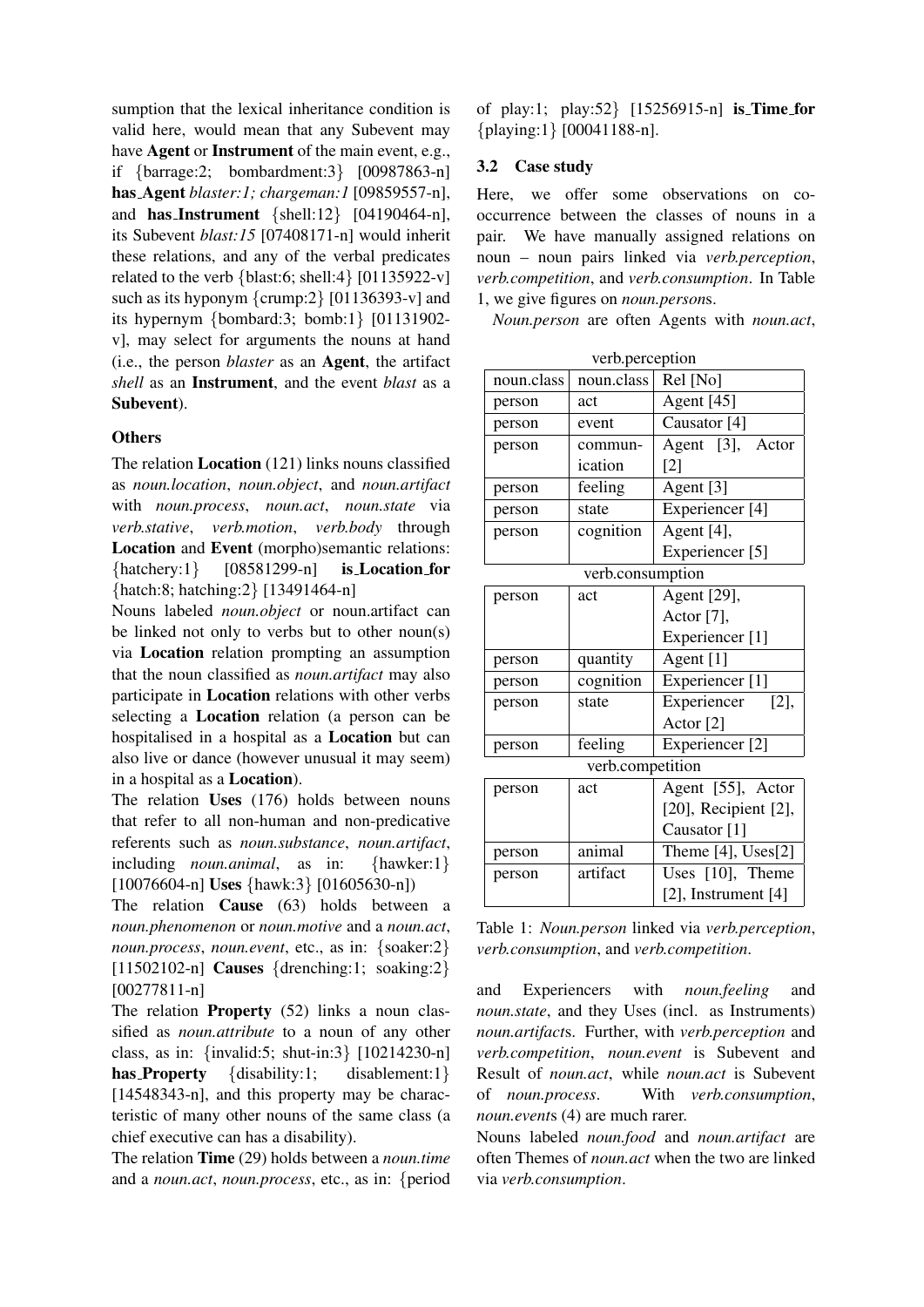The Location relation links nouns classified as *noun.location* and *noun.artifact* with *noun.act*. (The (morpho)semantic relation Location is rarely found with the three verb classes.)

The observations on noun – noun relations may help us formulate some principles behind combinations between a semantic relation, a verb synset of a particular semantic class, and a set of noun synsets from other classes that are indirectly linked though a verb via derivative and morphosemantic relations. If we assume that the nouns linked to verbs are arguments to a predicate, the features associated with a particular concept in argument position, can be inferred also by observing other nouns linked to the same verb.

## 4 Nouns linked via adjective synsets

An adjective denotes a property that is permanently inherent for an entity it modifies or refers to and is attributed to it in its entirety. Therefore, an adjective can be defined as part-of-speech whose denotative function is realised through its connection to the noun. Adjectives and nouns in WordNet are linked to each other mostly via derivative relations. Descriptive adjectives (*adj.all*) are organised into clusters based on similarity of meaning (synonymy) and binary opposition (antonymy). Relational adjectives (*adj.pert*) are (derivationally) related and linked to the synset which contains their source noun (as a literal). Adjectival participles (*adj.ppl*) are related via participle relation to verbs they are derived from. Thus, adjectives are organized via a set of relations that encode their properties of attribution, antonymy, similarity, derivation; fuzzynymy and thematic category (in the EuroWordNet (Vossen, 2002).

However, from a derivational point of view, the distinction between descriptive and relational adjectives can be somewhat fuzzy, as descriptive adjectives can be also derived from nouns and refer to an attribute property of the defined entity (expressed by the noun). The property qualifies and characterises the entity expressed by the noun from which they are derived (e.g., *pitiful* - *pity*, etc.). Hence, an adjective may express one-sided relationship with the entity denoted by the motivating noun, though adjectives, which are derived from a noun, are motivated by it. In WordNet, an explicit noun – adjective relation with relational adjective (*adj.pert*) is pertainymy – an antisymmetric (derivative) relation between a relative adjective and the noun from which it is derived. The basic meaning of the relational adjective is determined by the noun from which it is derived, and these adjectives may inherit relations from the noun (Koeva, 2014). Some descriptive adjectives in WordNet may not be linked via pertainymy relation but can be derivationally related to a source noun.

We have extracted noun synsets which are indirectly linked via adjectives – a noun is derivationally related to an adjective which, in its turn, is related via similarity relation to another adjective which is related to another noun. We applied the following scheme of extracted nouns:

Noun *derivative* Adjective *similar to* Adjective *derivative* Noun.

An example is given below where a noun – noun relation is assumed between {north wind:1; northerly:4; norther:1} and  $\{north:3\}$ .

Ex.:

{north wind:1; norther:1} [11487950-n] *noun.phenomenon*

derivative: {northerly:2; northern:1} [01601069-a]

similar\_to:  $\{north:2\}$ 

| has_attribute: | { $north:3$ } 08561081-n |
|----------------|--------------------------|
| noun.location  |                          |

 $\{$  north wind:1; norther:1} is Related to  $\{$  north:3}

Some of these noun – noun pairs contain literals that are derivationally related (literals have the same root of at least one of the literals in the synset) though the synsets are not explicitly related via derivative relation; with others, only the adjectives are derivationally linked. We have identified only 31 noun – noun pairs that have at least one literal that is derivationally related, as in the example below.

```
Ex.
```
{salinity:1} [04993604-n] *noun.attribute* derivative: {saline:1} [01074458-a] similar\_to: {salty:1} [01073822-a] derivative:  ${salt:7; table salt:1}$ [07813107-n] *noun.food*

We have attempted to explore the dependence between the semantic classes of the nouns that are indirectly related via adjectives linked via similarity relation, to formulate noun – noun relations which were experimentally applied.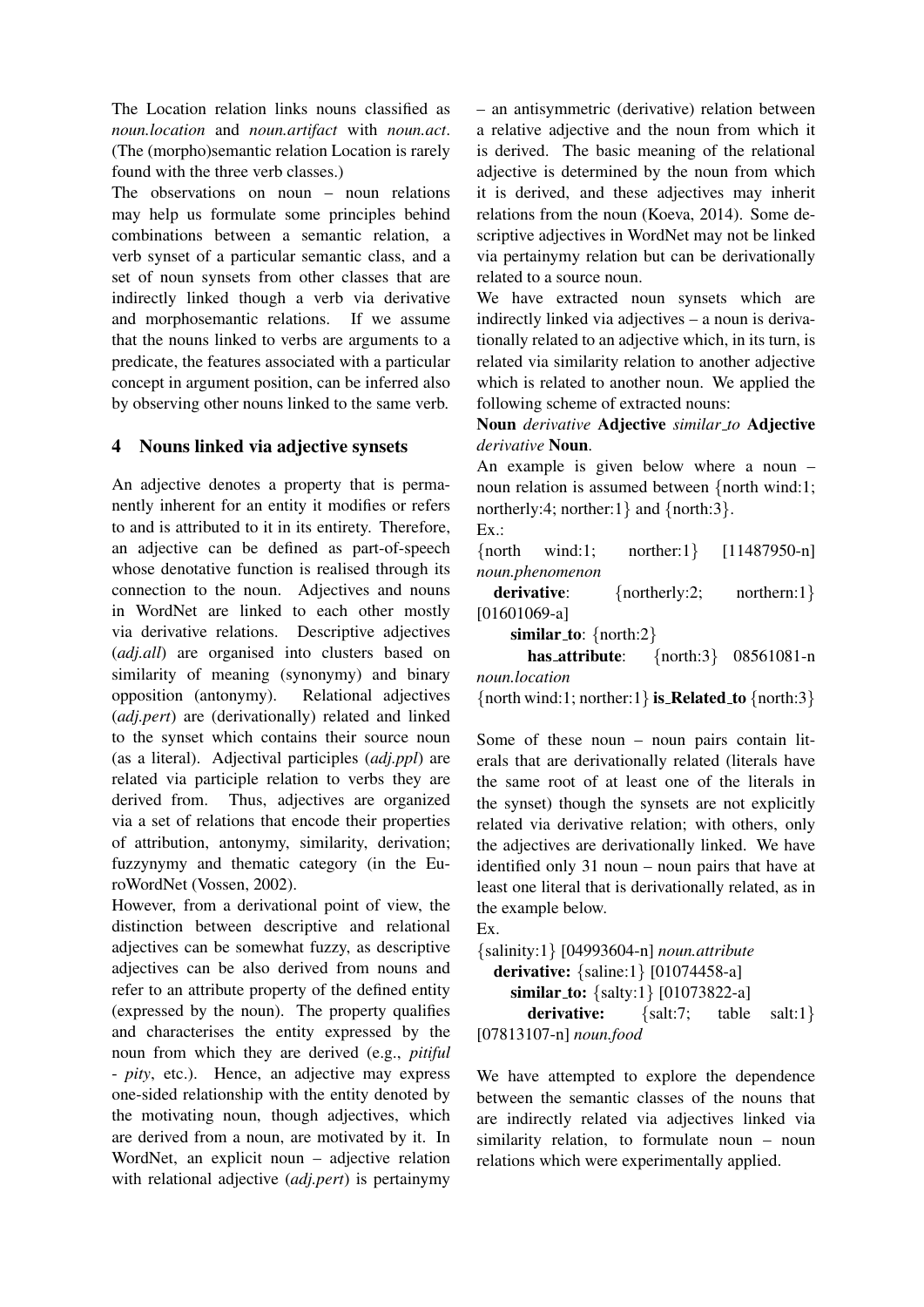### 4.1 Noun – noun relations through adjectives

The majority of noun – noun pairs here contain literals that are not derivationally related – 1,193 pairs – but noun synsets are otherwise related through derivationally related adjectives, as exemplified below.

Ex.:

{ceremony:1} [01026897-n] *noun.act* derivative: {ceremonial:1} [01042491-a] similar\_to: {formal:2} [01041916-a] has attribute: {formality:2; formal-

ness:1} [04911420-n] *noun.attribute*

We have formulated four noun – noun semantic relations mostly drawing upon classes and definitions of the nouns. Here, we exemplify the co-occurrence of noun semantic classes that are most often found in our data. For a cleaner representation of dependencies between semantic classes of nouns we will present them in separate groups acc. to the formulated relations.

Result is a relation referring to a consequence of performing any action, process, event. Here, nouns classified as *noun.act* can express Result of *noun.artifact*[3]<sup>7</sup> , *noun.attribute* [33], *noun.cognition* [4], *noun.feeling* [4], etc. For example, {empiricism:2} [00635699-n] *noun.act*, which is **derivative** of :  $\{empirical:1; empiric:1\}$ [00858917-a] –  $\text{similar_to}:$  {experiential:1; existential:1} [00859632-a], has non-explicit relation with {experience:6} [05758059n] *noun.cognition*. Hence, we can link  ${empiricism:2}$  with the relation is **Result** of to {experience:6} and formulate dependence of the type: *act* Result *cognition*, which means that an action can be a Result or can lead to a certain result of knowledge.

Nouns labeled as *noun.event* can be Result of *noun.attributes* [11]. For example {discharge:17; outpouring:3; run:49} [07407777-n] *noun.event* is Result of {fluidity:2; fluidness:2; runniness:1} [04937043-n] *noun.attribute*.

Property is a relation that links nouns referring to concepts that are considered to be characteristic of another noun mostly classified as *noun.attribute* (but also *noun.state*, *noun.feeling*). Nouns labeled as *noun.animal* are characterised by properties classified as *noun.attribute* [9] which

are not obligatorily associated with the animal (body part). For example,  $\{scale:5\}^8$  [01902877n] *noun.animal* has Property {roughness:3} or *animal* has Property of some *attribute*.

Nouns classified as *noun.attribute* are Properties of *noun.act* [13], *noun.artifact* [8], *noun.cognition* [31], *noun.communication* [7], *noun.person* [11], *noun.state* [33], *noun.feeling* [21]. For example, {neurotic:3} [10354898-n] *noun.person* has Property {obsessiveness:1} [04626062-n] *noun.attribute*.

Nouns classified as *noun.body* has property of nouns labeled as *noun.attribute* [12], *noun.state* [3]. So {fuzz:1} [05261894-n] *noun.body* has **Property**  $\{hairiness:1\}$   $[04683453-n]$ *noun.attribute*

*Noun.state* is property of nouns classified as *noun.feeling* [3] and *noun.person* [14]. For example, {subservience:2; subservientness:1} [13952466-n] *noun.state* is Property of { slave:2} [10609325-n] *noun.person*.

Nouns labeled as *noun.plant* [7], *noun.quantity* [4], *noun.shape* [11] have properties marked as *noun.attribute* like in the case of the example {thorn:3; prickle:4} [13089631-n] *noun.plant* has Property {sharpness:3; keenness:1} [04705324-n] *noun.attribute*

Nouns classified as *noun.person* is characterised by *noun.attribute* [37], *noun.cognition* [4] or *noun.state* [6], e.g.: {teenager:1} [09772029 n] *noun.person* has Property {youngness:1} [04928416-n] *noun.attribute*.

Part of is a relation which links nouns referring to concepts as constituent elements of other concepts. This is a relation linking a noun referring to an event or entity which are associated with another event or entity. In this case Part of is more often related to abstract nouns such as event and entity than to nouns having separate components as in the examples: 'the finger is part of the hand'; 'this piece is part of the pie', where the meronymy relation is to be applied.

Nouns labeled as *noun.communication* can be Part of *noun.cognition* [4] or *noun.attribute* [30], as in: {irony:3} [07106246-n] *noun.communication* is **Part of** {incongruity:1; incongruousness:1} [04714847-n] *noun.attribute*.

 $7$ The number in brackets shows the occurrences of the noun pairs.

 ${}^{8}$ Here, we give only noun – noun pairs due to limitation of space.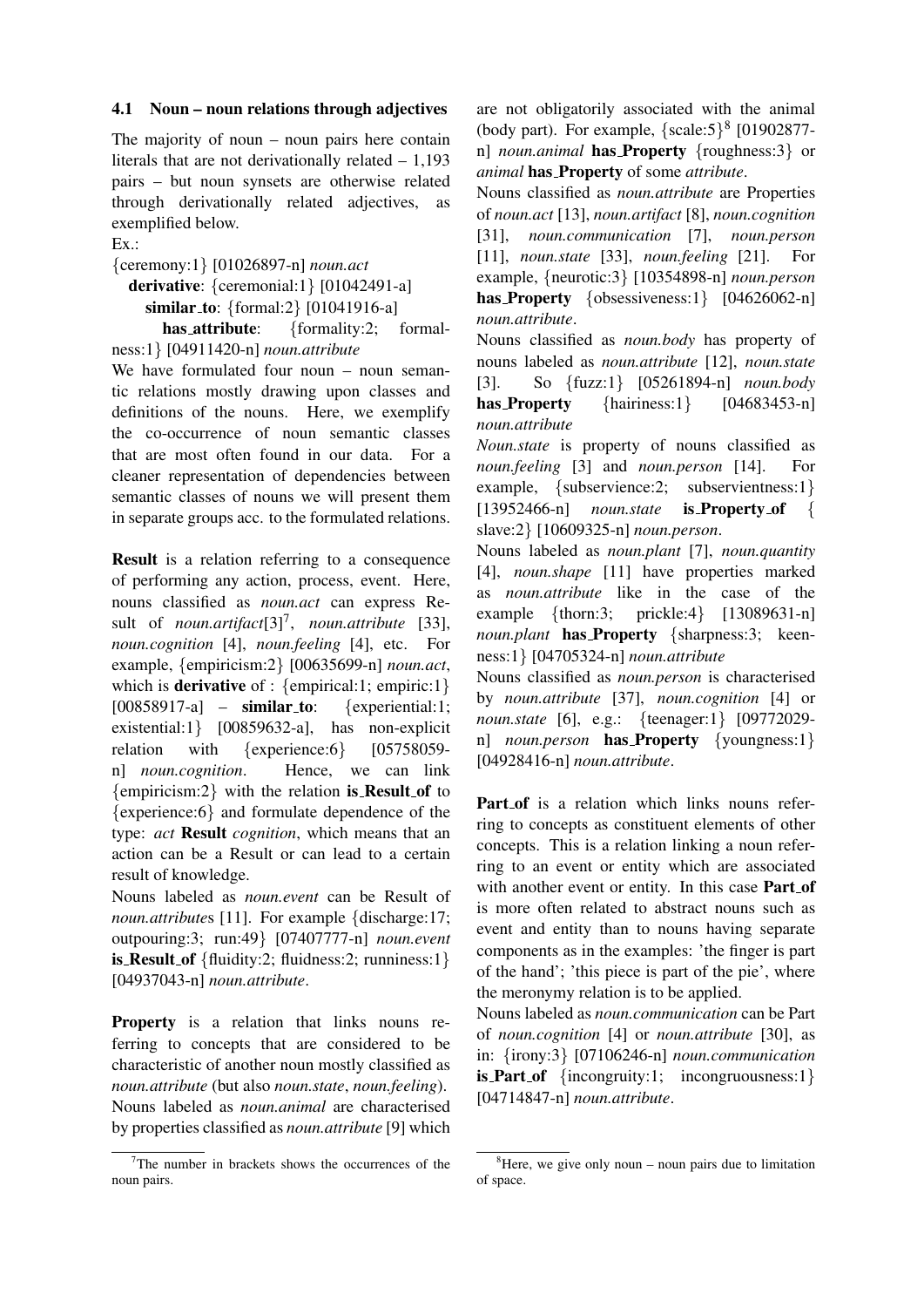Related is a general relationship that shows that there is connectivity between different objects, phenomena, dimensions but it is more of a free association relation that has not been properly defined yet.

Nouns of semantic class *noun.cognition* are related to *noun.attribute* [47], *noun.person* [4], *noun.state* [5]. For example {insightfulness:1} [05621808-n] *noun.cognition* is Related to {perceptiveness:1} [04843875-n] *noun.attribute*. Nouns labeled *noun.feeling* are related to nouns of classified as *noun.attribute* [8] or *noun.state* [9], as in: {uneasiness:3} [07507329-n] *noun.feeling* is Related to  $\{\text{discomfort:2}\}$  [14446652-n] *noun.state*.

Nouns classified as *noun.food* are related to nouns classified as *noun.attribute* [14], *noun.substance* [3], as in: {fizz:2} [07919310-n] *noun.food* is Related to {bubbliness:1; frothiness:1} [04733347-n] *noun.attribute*.

Nouns labeled as *noun.object* are related to concepts classified as *noun.attribute* [10]: {reef:5} [09406793-n] *noun.object* is related to {shallowness:2} [05135725-n] *noun.attribute*

*Noun.substance* and *noun.time* are related to *noun.attribute* [25, 12] or *noun.state* [3, 2]: {vapor:2} [15055633-n] *noun.substance* is Related to  $\{cloudiness:3\}$   $[14524198-n]$ *noun.state*

Considering the observed results, some dependencies have been formulated, which for the moment copy the information from the semantic classes of the related nouns:

act Result attribute [31]; attribute Property state [33];

attribute Property cognition [31]; attribute Property act [13]; attribute Property feeling [21]; body Property attribute [12]; state\_Property\_person [14]; shape\_Property\_attribute [11]; person Property attribute [37]; cognition Related attribute [47]; substance\_Related\_attribute [25]; time\_Related\_state [12].

To sum up, nouns, which refer to an attribute may be a result of a certain act, as well as a property of or related to a particular shape, person, physical body, cognition or substance. Further, they may have certain properties of state, cognition, act or feeling. Nouns for state are properties of a person, while nouns that indicate time may be related to a particular state. Some of these relations such as Property and Result can be traced back to noun – noun pairs linked via verbs, hence they may further deepen the lexical-semantic inter-relatedness.

# 5 Conclusion

The paper offers an approach to identification of semantic relations between nouns in WordNet that are indirectly linked via derivative relations through verbs and adjectives. In many cases, the derivationally related nouns preserve the semantics of the verb and the adjective, though there are some restrictions. We have formulated a basic set of semantic relations which mostly repeat the knowledge encoded on different levels of the network. Noun – noun relations also reflect certain restrictions on nouns that are related to verbs of certain classes. The new relations assigned to nouns, will not only increase the inter-relatedness and density of WordNet relations but would allow us to assign new semantic properties to nouns. The work will continue with extending both the number of related noun – noun pairs and the set of the semantic relations formulated.

# Acknowledgments

The work is funded under the project "Towards a Semantic Network Enriched with a Variety of Relations" (DN 10-3 / 14.12.2016), financed by the Bulgarian National Science Fund (BNSF).

# References

- Irina Azarova and Anna Sinopalnikova. 2004. Adjectives in RussNet Proceedings of the Global Word-Net Conference'2004, 251 – 258.
- Tsvetana Dimitrova. 2018. Morfosemantichni relatsii i agentivni sashtestvitelni v Balgarskiya uardnet. Balgarski ezik, 65(2): 41 – 58.
- Tsvetana Dimitrova, and Valentina Stefanova. 2018. Semantic Classification of Adjectives in the Bulgarian Wordnet: Toward a Multiclass Approach Etudes Cognitives,  $18: 1 - 17$ .
- Christiane Fellbaum, Anna Osherson, and Peter E. Clark. 2009. Putting semantics into Word-Nets morphosemantic links *Proceedings of the Third Language and Technology Conference*, Volume 5603, 350 – 358.